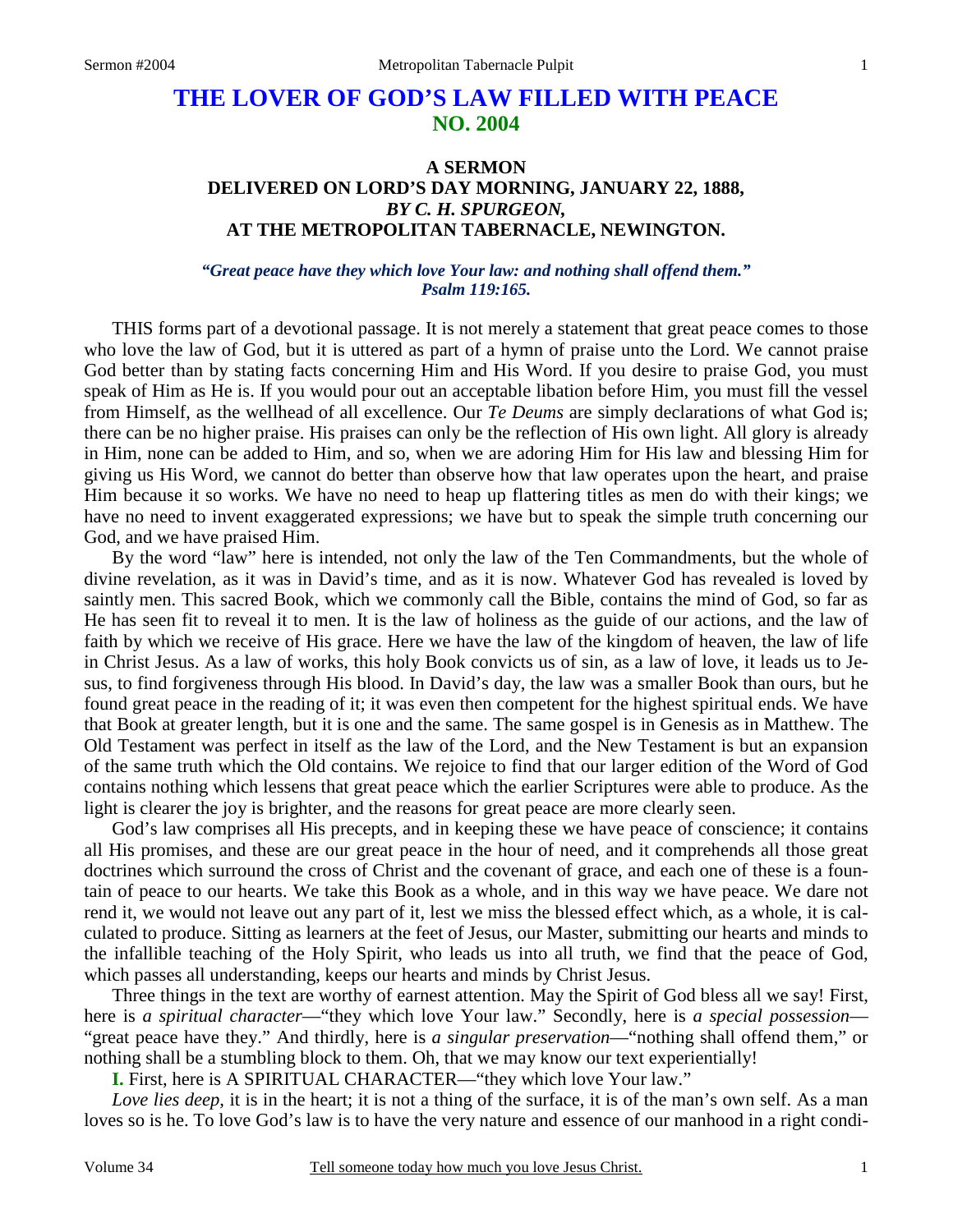tion. To love the Word is something more than to read it, even though we should study it day and night. It is more even than to understand it, for the cold light of the intellect is of little worth compared with the warm sunlight of love. Many, no doubt, perceive the truths which are taught in God's Word, and so become orthodox in their professed creed, but without love their faith is dead. You cannot learn the law of God as you learn the laws of nature; your heart must be affected by it, and you must obey it in your life, or you do not truly know it. Only he who does the will of God can know of the doctrine. Mere knowledge brings no peace to the man. The truth must go from the head to the heart before its power is known. Some even try to keep the law of the Lord so far as to make the outward life conformable to morality and religion, but this falls far short of the love of the heart. To stand in slavish fear and dread of God is better than to be utterly indifferent, but it is a poor thing compared with love. Slaves obey their masters because of the lash, and so do many outwardly follow the Word because of the spirit of bondage which will not permit them to rebel, but there is something lacking, nothing in religion is sound till the heart goes with it. God says, "My son, give Me your heart," and He cannot be satisfied with anything short of it. Search then, my hearers and see if you really love the law of the Lord.

He who loves the Word would not wish to have it altered, enlarged, or diminished; it reveals enough for him, and no more, for he is content with what God chooses to teach him. If he finds any want of conformity in his own thought to God's thought, he throws his own thought away, and sets up the divine thought in its place. As he is reconciled to God in Christ Jesus, so is his mind reconciled to the teaching against which he at first rebelled. He loves the law of the Lord just as he finds it, and instead of judging it, and daring to set himself up as a dictator of what it ought to be, he is humble and docile, and cries, "Speak, Lord, for Your servant hears." He loves every truth which the Lord declares, yes, and the very style and method of the declaration. Every word of God's Book has in it music for his ear, beauty for his eye, honey for his mouth, and food for his soul. The teachings of God's Word are to the instructed believer, not only articles of faith, but matters of life. Our faith has imbibed them, and our experience has assimilated them. We could part with everything except what we have learned out of the Sacred Book by the teaching of the Holy Spirit, for that flows through our souls like the blood through our body, and it is intermixed with every vital part of our being. Like wool which has been made to lie long in scarlet, we are dyed ingrain. As certain insects take their color from the leaves they feed upon, so have we become tinctured to the core of our nature with the living and incorruptible Word, which has proved its own inspiration by inspiring us with its Spirit. Now we live in the Word as the fish in the stream; it is the element of our spiritual life. This may suffice to set before you the sort of people who obtain great peace from the law of the Lord, because, in the truest sense, they love it.

*This inward and spiritual love to God's Word includes many other good things*. Permit me to use the connection in order to help myself as to order, and to help you as to memory. Read the first verse of this octave—the one hundred and sixty-first verse, "Princes have persecuted me without a cause: but my heart stands in awe of Your Word." The love of God's law includes a deep *reverence for it*. That man is blessed who trembles at God's Word. This Book is not to be compared with other books; it is not of the same class and order. It is inspired in a sense in which they are not; it stands alone, and is not one among other books. As towers an Alp above the molehills of the meadow, so Holy Scripture rises above the purest, truest, and holiest literature of man's composing. Even if all those other books are purged of error, and are corrected to the highest degree of human knowledge, yet would they no more reach to the degree of the Book of God than man can become God. It is supreme, and of another quality from all the rest of them. Other writings we feel free to criticize, but "My heart stands in awe of Your Word." The man who loves God's Word does not trifle with it; it is far too sacred to be toyed with. He does not quibble at it, for he believes it to be God's Word. With a docility which comes of true sonship, it is enough for him that his Father says so. His one anxiety is, as far as possible, to know the meaning of his Father's words, and that known, all debate is out of the question. "Thus says the Lord," is to every true child of God the end of the matter. I have often told you, my dear friends, that I view the difficulties of Holy Scriptures as so many prayer-stools upon which I kneel and worship the glorious Lord. What we cannot comprehend by our understanding we apprehend by our affections. Awe of God's Word is a main element in that love of God's law which brings great peace.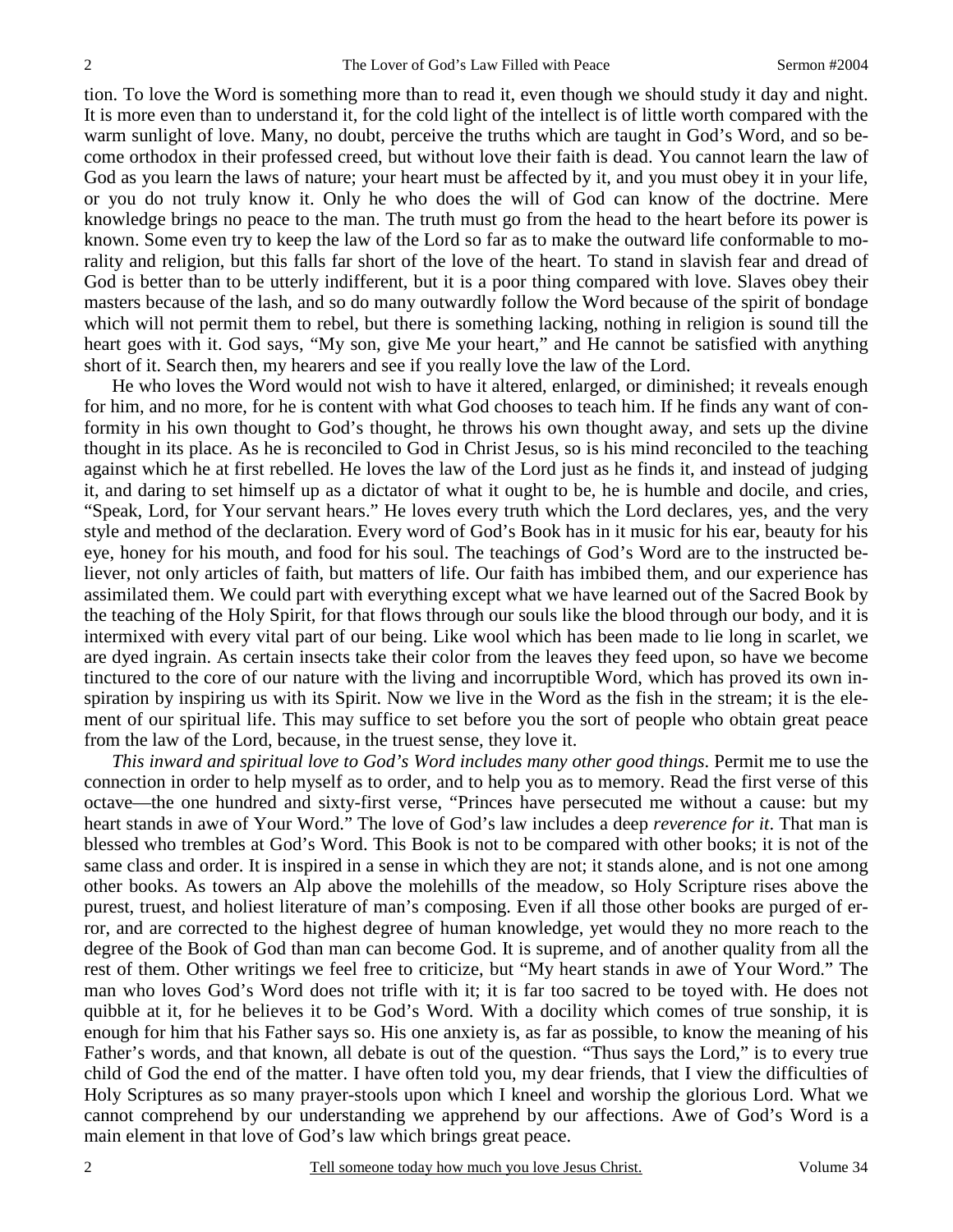This advances to *rejoicing in it.* Read verse 162, "I rejoice at Your Word, as one that finds great spoil." As a conqueror in the glad hour of victory shouts over the dividing of the prey, so do believers rejoice in God's Word. I can recollect as a youth the great joy I had when the doctrines of grace were gradually opened up to me by the Spirit of truth. I did not at first perceive the whole chain of precious truth. I knew that Jesus had suffered in my stead, and that by believing in Him I had found peace. But the deep things of the covenant of grace came to me one by one, even as at night you first see one star and then another, and by and by the whole heavens are studded with them. When it first became clear to me that salvation was all of grace, what a revelation it was! I saw that God had made me to differ from others; I ascribed my salvation wholly to His free favor. I perceived that, at the back of the grace which I had received, there must have been a purpose to give that grace, and then the glorious fact of an election of grace flowed in upon my soul in a torrent of delight. I saw that the love of God to His own was without beginning—a boundless, fathomless, infinite, endless love, which carries every chosen vessel of mercy from grace to glory. What a God is the God of sovereign grace! How did my soul rejoice as I saw the God of love in His sovereignty, immutability, faithfulness, and omnipotence! "Among the gods there is none like unto You." So will any young convert here rejoice if he so loves the law of the Lord as to continue studying it, and receiving the illumination of the Holy Spirit concerning it. As the child of God sees into the deep things of God, he will be ready to clap his hands for joy. It is a delightful sensation to feel that you are growing. Trees, I suppose, do not know when they grow, but men and women do, when the growth is spiritual. We seem to pass into a new heaven and a new earth as we discover God's truth. A new guest has come to live within our mind, and He has brought with Him banquets such as we never tasted before. Oh, how happy is that man to whose loving mind Holy Scripture is opening up its priceless treasures! We know that we love God's Word when we can rejoice in it. Gladly would we gather up every crumb of Scripture, and find food in its smallest fragments. Even its bitter rebukes are sweet to us. I would kiss the very feet of Scripture, and wash them with my tears! Alas, that I should sin against it by a thought, much more by a word! If it is but God's Word, though some may call it non-essential, we dare not think it so. The little things of God are more precious than the great things of man. Truth is no trifle to one who has fought his way to it, and learned it in the school of affliction. "O my soul, you have trodden down strength!" and that which you have gained in the battle is your joyful spoil.

Further than this, we receive Holy Scripture *with emotion*. David says, "I hate and abhor lying: but Your law do I love." He regards all that is opposed to the law of the Lord as hateful lying. Those are hard words, David! Surely you are sinning against the charity of our cultured age! Yes, but when a man feels strongly, he cannot help speaking strongly. "I hate," says he, and that is not enough, he says, "I hate and abhor lying." His whole being revolts at it. He means not only that lying with which in common life men would deceive their fellows, and that is hateful enough, but he refers especially to that kind of teaching which gives the lie to the law of the Lord, for he adds, "But your law do I love." A good man's hate of falsehood is as intense as his love of truth, it must necessarily be so. He who worships the true God detests and loathes idols. In these days there are many men to whom the truths of Scripture are like a pack of cards, to be shuffled as occasion suits. To them peace and quietness are jewels, and truth is as the mire of the streets. It does not matter to them what this man preaches and what that man writes. Hold your tongue, it will be all the same a hundred years from now, and really nobody can be quite sure of anything! To the man that is loyal to his Lord, and faithful to his convictions, it can never be so; he hates the teaching which belies his God. He that has never felt his blood boil against an error which robs God of His glory does not love the law, nor will he know that great peace which comes by having the law enshrined in the heart.

One other virtue is included in the love of the Word. According to the context, *great gratitude to God* for His Word is formed in the believing heart. "Seven times a day do I praise You because of Your righteous judgments." God's judgments written in His Word are matters of praise—

> *"This is the judge that ends the strife Where wit and reason fail."*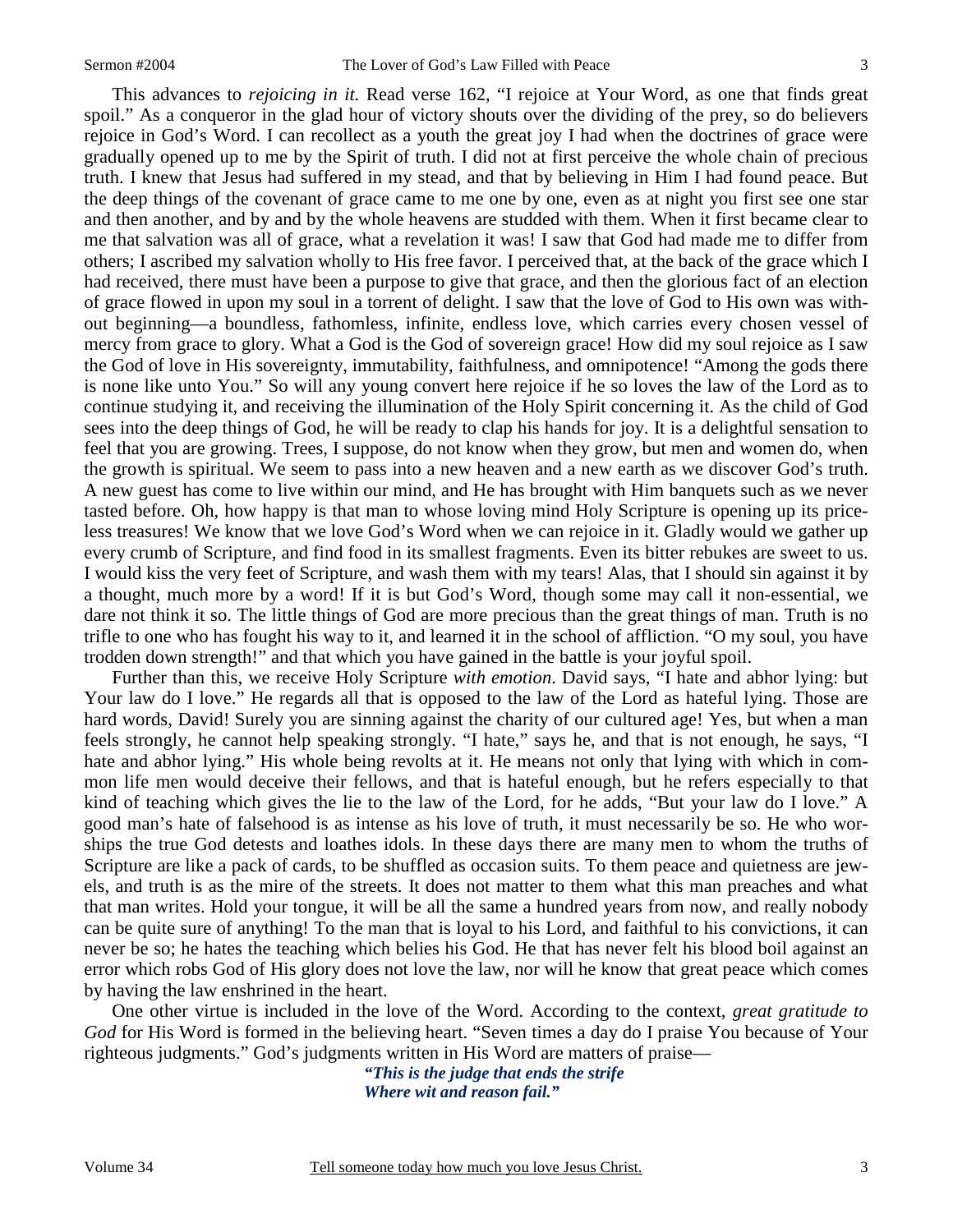God's judgments actively going on in the world, which tally with those predicted in His Word, are also matters for adoring praise. The God of the word is the God of the deed. What He says He does, and every day and all the day we praise Him for it.

Beloved, God may do what He wills, and we will praise Him. He may say what He wills, and we will praise Him. We read in His Word stern things, words of wrath and deeds of vengeance. Shall we try to soften them, or invent apologies for them? By no means. Jehovah our God is a consuming fire. We love Him, not as He is improved upon by "modern thought," but as He reveals Himself in Scripture. The God of Abraham, of Isaac, and of Jacob, "this God is our God forever and ever; He will be our Guide, even unto death." Even when He is robed in the terror of His judgments, we sing praises unto His name, even as they did at the Red Sea, when they saw Pharaoh and his host swallowed up in the mighty waters, "Sing unto the Lord, for He has triumphed gloriously: the horse and his rider has He thrown into the sea." Our hallelujahs are "to Him that slew mighty kings; for His mercy endures forever." It is not mine to improve upon the character of Jehovah, but to reverence and adore Him as He manifests Himself, either in judgment or in grace. I, who am less than nothing and vanity, dare not scan His work, nor bring Him to my bar, lest I hear a voice saying, "No, but O man, who are you that replies against God?" What am I that I should be the ultimate judge of truth, or of justice, or of wisdom? Whatever God may be, or speak, or do—that is right; it is not mine to arraign my Maker, but to adore Him. Extenuations, explanations, and apologies may be produced from the best of motives, but too often they suggest to opposers that it is admitted that God's most Holy Word contains something in it which is doubtful, or weak, or antiquated. It looks as though it needed to be defended by human wisdom. Brethren, the Word of the Lord can stand alone, without the propping which many are giving it. These props come down, and then our adversaries think that the Book is down too. The Word of God can take care of itself, and will do so if we preach it, and cease defending it. See that lion? They have caged him for his preservation; shut him up behind iron bars to secure him from his foes! See how a band of armed men have gathered together to protect the lion. What a clatter they make with their swords and spears! These mighty men are intent upon defending a lion. O fools and slow of heart! Open that door! Let the lord of the forest come forth free. Who will dare to encounter him? What does he want with your guardian care? Let the pure gospel go forth in all its lion-like majesty and it will soon clear its own way and ease itself of its adversaries. Yes, without attempting to apologize even for the severer truths of revelation, seven times a day do we praise the Lord for giving us His judgments, so righteous and so sure.

I have shown you now, dear friends, how this love lies deep in the heart, and how it includes much of honor and reverence; let me further remark that *this love is productive of many good things*. They that love God's Word will *meditate* on it, and make it the man of their right hand. What a companion the Bible is! It talks with us by the way, it communes with us upon our beds; it knows us altogether, and has a suitable word for every condition of life. Hence we cannot be long without listening to our Beloved's voice in this Book of books. I hope we realize the character described in the first Psalm, "His delight is in the law of the Lord, and in His law does he meditate day and night. And he shall be like a tree planted by the rivers of water." Love to the Word of God creates great *courage* in the defense of it. It is wonderful how the most timid creatures will defend their young, how even a hen becomes a terrible bird when she has to take care of her chicks; even so, quiet men and women contend earnestly for the faith once delivered to the saints, and will not tamely submit to see the truth torn in pieces by the hounds of error and hypocrisy.

The love of the law of God breeds *penitence* for having sinned against it, and *perseverance* in obedience to it. It also begets *patience* under suffering, for it leads the man to submit himself to the will of God whom he loves so much. He says, "It is the Lord. Let Him do what seems good to Him." The Word of God begets and fosters *holiness*. Jesus said, "Sanctify them through Your truth; Your Word is truth." You cannot study the Scriptures diligently and love them heartily without having your thoughts and acts savored and sweetened by them. A gentleness and kindness will be infused into your spirit by the very tone of the Word; a sacred delicacy and carefulness of conduct will surround your daily life in proportion as you steep your mind in Scripture. Let me commend to you, my beloved friends, that, you live with the law of the Lord, till even men of the world perceive that you keep choice company. The trashy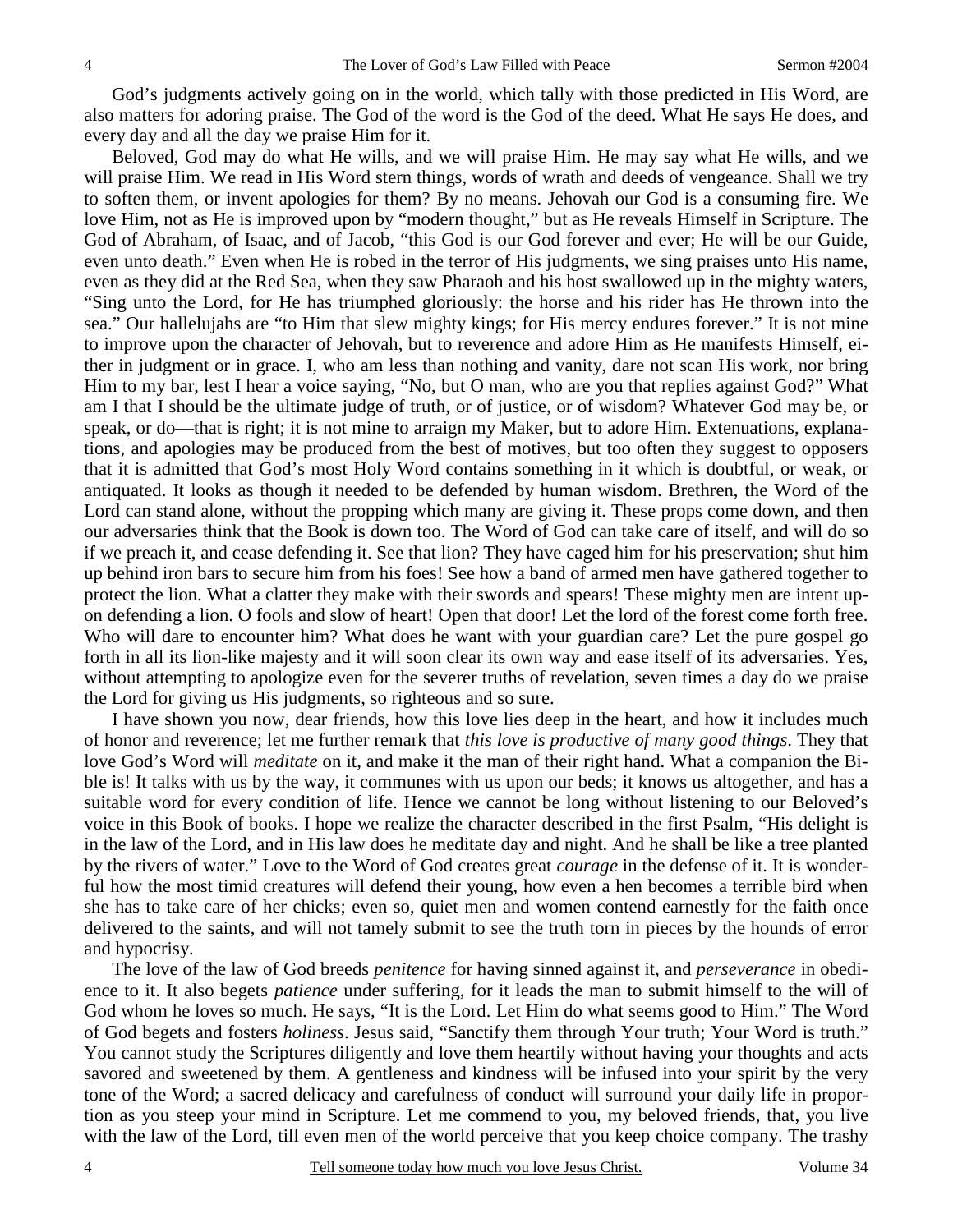lives of most people are the fit outcome of the trash which they read. A life fed on fiction is a life of fiction; a life fed on divine fact will become a life of divine fact. I have not time in which to show you all the sweet uses of the law of the Lord; it does much every way for the formation of a perfect character. No molding force is so much to be desired as that of the Word of the Lord in the love of it.

This much, however, I must add, if in any of us there is a love of the law of the Lord, *this is a work of the Holy Spirit.* Nature does not love God, and hence it does not love God's law. Human nature is in open and active rebellion to everything that is commanded or commended by the thrice-holy God. If, then, you love God and His holy law, the Holy Spirit has been at work in you, and by this new love it is proven that you are a new creature. The old nature delights itself in everything which is of the earth earthy; it is only the new and heavenly life which can appreciate and love heavenly things. My brother, let your love of the law be to you a proof of your regeneration; you have passed from darkness into marvelous light, for you love light. Let this be to you the evidence of your election; you had never loved God and His law if He had not loved you first. What can your love to God be but a reflection of His love to you. Wherefore, hear Him say, "I have loved you with an everlasting love." See, also, in this love of God's law the prophecy of your ultimate perfection. We do not keep the law as we would, but if we will to keep it, that which holds the will is the real law of our life. If there is in us a strong and passionate desire to accept and obey God's Word in everything, and to be conformed to it in thought and life, that desire will ultimately get the victory. Use well the sword of the Spirit, which is the Word of God, and by the force of your love give sin sharp and heavy thrusts, and you shall conquer until every thought is brought into captivity to the law of Christ.

**II.** We have spent too long a time upon our first point, and shall have to be brief upon the other heads. Our second division is a very sweet part of the text, here is A SPECIAL POSSESSION, "great peace have they which love Your law." When Orientals meet each other their usual salutation is "Shalom"—"Peace be to you." The word does not mean merely quiet and rest, but happiness or prosperity. Great peace means great prosperity. Those who love God's law have great blessedness in this life as well as in that which is to come. In loving the law of God we have intense enjoyment and real success in life.

Let us, however, take the text as we have it in our Bibles. By peace here is not meant that a man who loves God's law will have great peace with everybody, for that is not at all true. If David penned this sentence, he certainly was not an instance of great peace with men flowing out of his love to the Lord's law. He was a man of war from his youth. He had peace as a shepherd boy, but even then he had to kill lions and bears, and soon after he had to meet a giant in single combat. Neither in his family nor in Saul's court was he at peace. He was hunted like a partridge upon the mountains, and had to run for it from day to day. He had not much earthly peace, when he had done with Saul, the Philistines invaded the land. If it is possible, we are to live peaceably with all men, but He who has put enmity between the serpent and the woman never meant that we should enjoy the friendship of the world. The great peace which they have, who love God's law refers to a peace which can exist when strife rages all around us.

Does not it mean this—first, *great restfulness of the intellect?* If we love God's law in the sense in which we have explained it, so as to stand in awe of it, and rejoice over it, the result will be great peace of mind. Everybody must find infallibility somewhere. Some think it is with the Pope at Rome, others dream that it is in themselves; the second theory is no more true than the first. Others of us believe that infallibility lies in the Word of God; this Book is to us the final court of appeal. When God's Holy Spirit leads us into the truth which He has revealed in this Book, we feel a full assurance that we know the truth, and we speak from experience when we say that the loving belief of the Word brings us great intellectual repose. I care nothing what supposed philosophers may discover, they cannot discover anything true which is contrary to God's Word. I know that I am speaking that which is best for my fellow men in the highest and best sense, when I am not venting a theory, but setting forth a revelation from heaven.

He who gave us the infallible Book has all the responsibility for its contents. If I believe what God tells me, and do what He bids me, the results are with Him, and not with me. He is the ruler of the universe, and not I, and if there are any terrible mysteries, He must explain them, and not I, if they ought to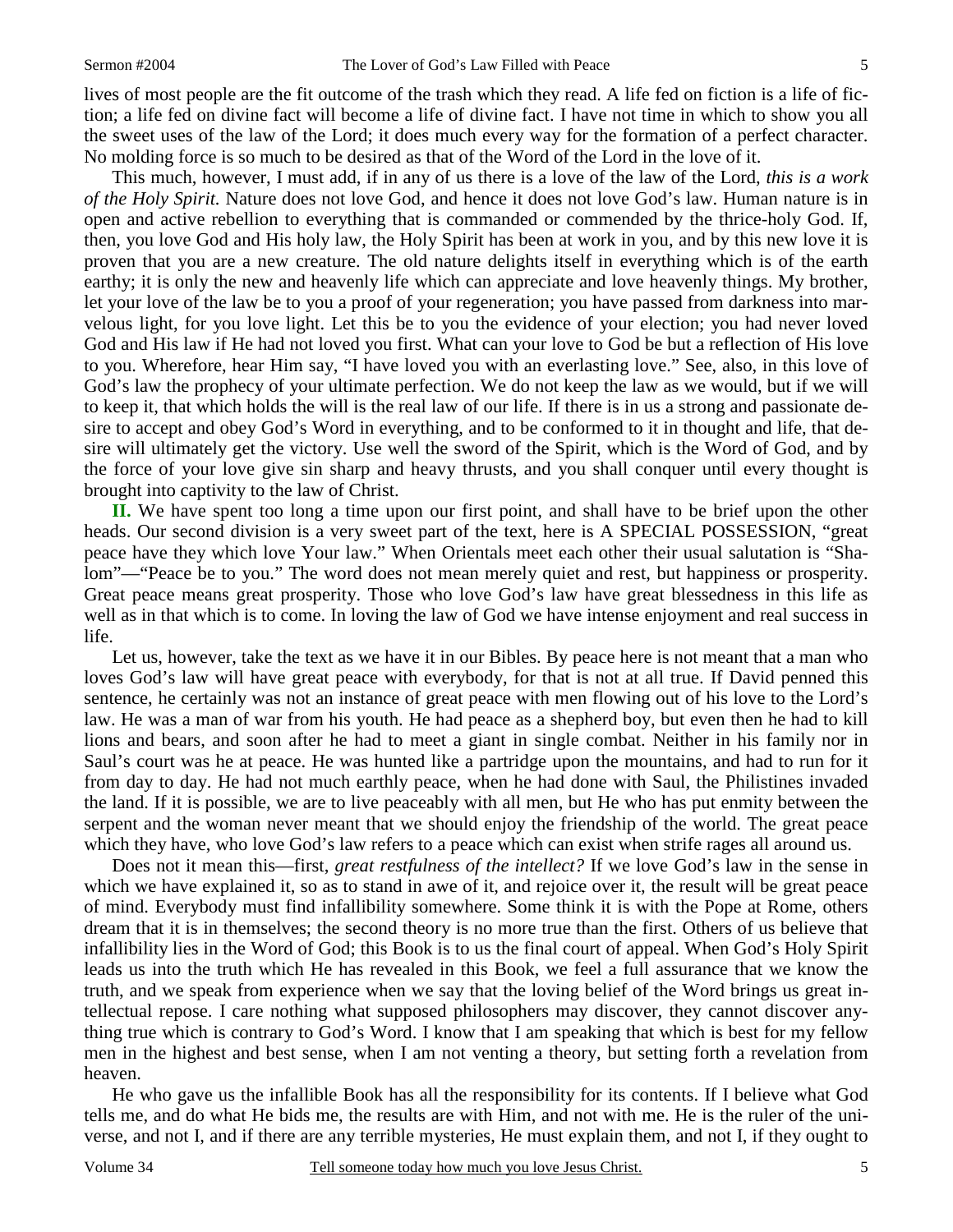be explained. I am like a servant who is sent to the door with a message; if I deliver the message which my Master gives me as I receive it, you must not be angry with me, for I did not invent the message, I only repeated it to you. Be angry with my Master, not with me. That is how I feel when I have done preaching. If I have honestly preached what I believe to be in God's Word, I am free from all responsibility for my ministry. My responsibility lies in endeavoring to interpret the Word as clearly as I can; I am not accountable for its teaching. I have not before me the unbearable burden of composing a gospel. I remember well a minister, whom I much respect, saying to me, "I wish I could feel as you do. You have certain fixed principles about which you are sure, and you have only to state them and enforce them, but I am in a formative state; I make my theology fresh every week." Dear me, I thought, what a hopeless state for progress and establishment! If the student of mathematics had no fixed law as to the value of numbers, but made a new multiplication table every week, he would not make many calculations. If a baker were to say to me, "Sir, I am always altering the ingredients of my bread; I make a different bread every week," I should be afraid the fellow would poison me one of these days. I would rather go to a man whose bread I had found good and nourishing. I cannot afford to experiment in the bread of life. Besides, there is an intellectual unrest in all this kind of thing, which is escaped from when we come to love the Word of the Lord as we love our lives. Oh, the rest of knowing within your very soul that the truth you rest upon is a sure foundation!

Those who love God's Word have also a great peace which comes of *a pacified conscience*. Conscience is as a terrible wild beast when aroused and irritated by a sense of sin. Nothing will quiet conscience effectually and properly but the great doctrine of the substitutionary sacrifice of Christ. When we see that God has laid on His only begotten Son all our iniquities, and that the chastisement of our peace was exacted of Him, as our substitute, then conscience smiles upon us. If God is satisfied with regard to our sins, we are satisfied too. We see in the sacrifice of our Lord Jesus Christ that which must satisfy divine justice, and therefore our conscience receives a safe and holy quiet, and we have peace with God through our Lord Jesus Christ, by whom also we have received the atonement.

And the same conscience also brings great peace when it bears testimony to renewal of heart and life. When a man knows in his own soul that he seeks to do that which is right in the sight of God, and that he is aspiring after a pure, gracious, useful life, he has great peace even when others ridicule him. If you have taken your own way, and acted dishonestly for gain, peace will not visit your heart, but if you have loved God's law, and kept to the way of strict integrity, you will have within your own bosom an angel of peace to strengthen you in the hour of sorrow. "The testimony of a good conscience" is like the song of the angels to the shepherds at Bethlehem.

Beloved, what a peace the love of the Word brings to *the heart!* All hearts require an object of love. How many hearts have been broken because the thing beloved has disappointed them, and proved false to their hopes! But when you love God's Word, your love is not wasted upon an unworthy object. It introduces you to Christ, and you love Him intensely, and however much you yield your heart to Him, you are always safe. Jesus is never a Judas to His friends. Jesus cannot be loved too well, and hence the heart has great peace when it comes to Him.

To love God's Word gives great peace as to *our desires*. You will not be grasping after wealth when the Word is better to you than the finest gold. You will not be ambitious to shine among men when to you the Word of the Lord is a kingdom large enough. Your desires will be regulated by true wisdom when your heart is garrisoned by the Word of the Lord which dwells in you richly. When Christ Himself is our all in all, we are harbored in the haven of peace. When our desires find their pasturage around the Great Shepherd's feet, our ambitions cease to roam, and we abide at home in peace. Content with a dinner of herbs in our Lord's company, we no longer pine for the stalled ox of the wicked that prospers in his way. To love the law is to cease from covetousness, and to cease from covetousness is great peace.

When we love God's law also, we reach forward to the peace of *resignation* to God, acquiescence in His will, and conformity to it. It is of no use to quarrel with God; let me say more, it is disgraceful, ungrateful, and wicked for a child of God to do so. When we perfectly yield to God, our heart's sorrow is at an end. The sting of affliction lies in the tail of our rebellion against the divine will. When we love God's Word intensely, we take pleasure in persecutions, tribulations, and infirmities, since they instruct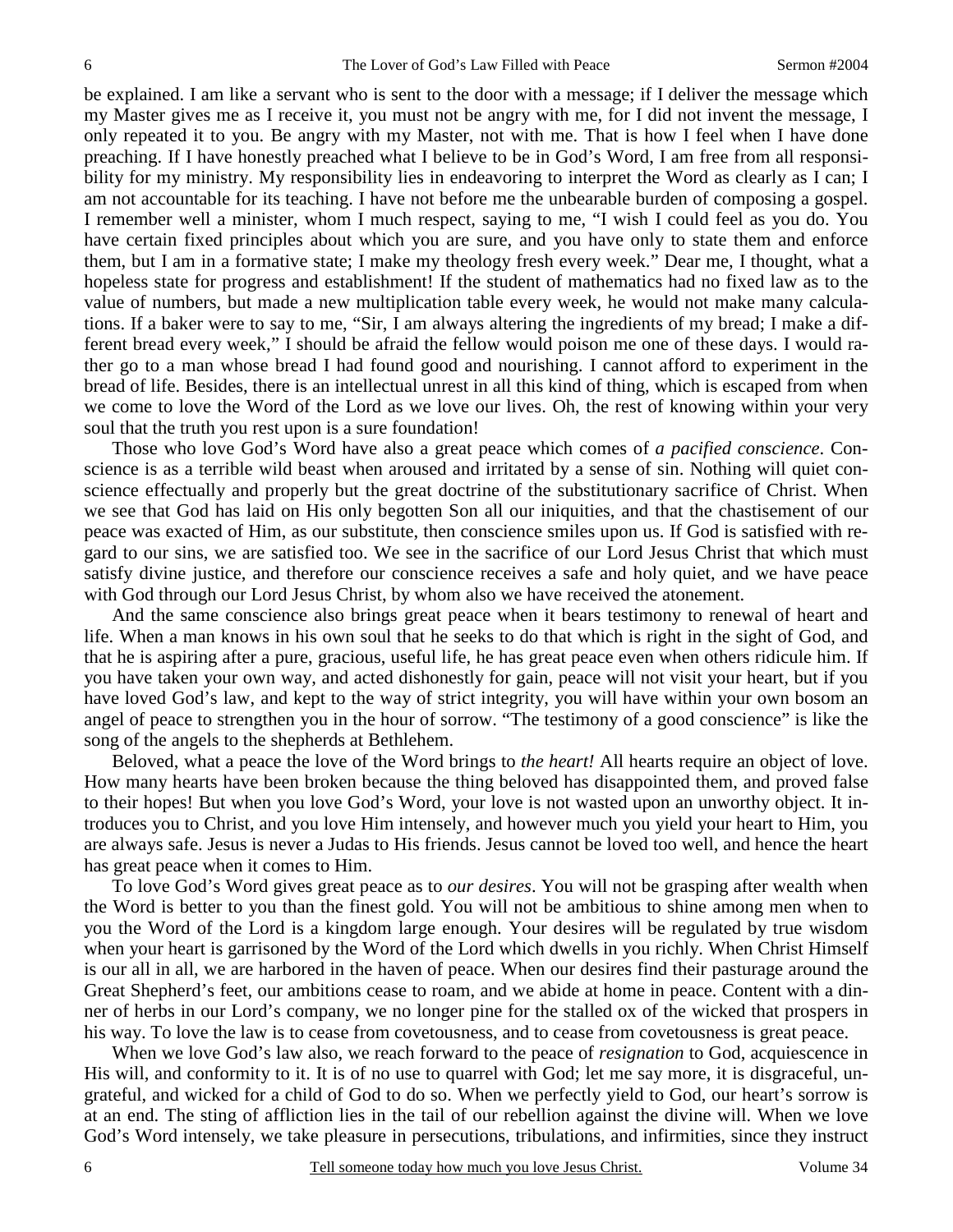us in the divine promises, and open up to us the hidden meanings of the Spirit. Our mind is so near to God, and so pleased with all that pleases Him, that we do not desire to suffer less, or to be less weak, or less tried, than the will of God ordains. To love the law and the Lawgiver goes a great way towards loving all that He appoints and decrees, and this is a garden of peace to all who know it.

Besides, the love of the Word breeds *a happy confidence in God* as to all things in the past, the present, and the future. Whatsoever the Lord does or permits must be right, or work right. "We know that all things work together for good to them that love God, to them that are the called according to His purpose." This is a very peace-breathing belief. When we love God's Word, we see God at the beginning of everything, God at the end of everything, and God in the middle of everything, and as we see Him present whom we love, we cease from anxious thought. "My soul is even as a weaned child." Of such a man is it written, "His soul shall dwell at ease." The Lord whom he takes to be his Shepherd makes him to lie down in green pastures, and he asks no more.

**III.** I am cramped by want of time. I must, therefore, in a very few words sum up what deserves to be spoken at length upon the third point. Here is A SINGULAR PRESERVATION, "Nothing shall offend them." There shall be no stumbling block in their way.

*Intellectual stumbling blocks are gone*. One asks me, "Do you mean to say that you read the Bible and do not find difficulties in it?" I regard the Word of God as being infallibly inspired, and therefore if I find difficulties in it, which I must do from the very nature of things, I accept what God says about those difficulties, and pass on. The Word of God does not profess to explain all mysteries; it leaves them mysteries, and my faith accepts them as such. When out in a yacht in the Clyde we came opposite the great rock called the Rock of Arran. Our captain did not steam right ahead, and rush at the rock; no, he did what was much wiser; he cast anchor for the night in the bay at the foot of it, so that we were sheltered from the wind by the vast headland. I remember looking up through the darkness of the night, and admiring its great sheltering wing. A difficulty it was. It became a shelter. Every now and then in Scripture you come before a vast truth. Will you steam against it, and wreck your soul? Will you not, with truer wisdom, cast anchor under the lee of it? Do we need to understand everything? Are we to be all brain, and no heart? What should we be the better if we did understand all mysteries? I believe God. I bow before His Word. Is not this better for us than the conceit of knowing and understanding? We are as yet mere children. We know in part. Of course, we are blessed, in this enlightened age, with some wonderfully great men, who understand more than the ancients and either know the unknowable, or think they do. In a sentence I will give you the result of my observation upon men and things, "No man knows everything except a fool, and he knows nothing." I have not yet met with any exception to this rule; no, not even among the superior persons who prefer culture to Scripture. If you love the Word of God, you will see no difficulties which will in the least cause you to stumble. Love to the Word is the abolition of difficulties. Things hard, to be understood, become steppingstones on which to rise, and not stumbling blocks over which to fall.

"Nothing shall offend them." Does not this also mean that *no moral duty shall be a cross to them* which shall cause them to turn aside? They will not turn away from Jesus because a sin has to be abandoned, a lust denied, or a pleasure given up. The man who has counted the cost will not be offended by his Lord's requirements. Does Jesus say, "Do this"? He does it without demur. Does Jesus say, "Cease from that?" He withdraws his hand at once. When a man once loves the law of God, albeit it involves self-denial, humiliation, loss, he shrinks not at the cost. Self-denial ceases to be self-denial when love commands it. The cross of Christ is an easy yoke, and soon ceases to be a burden. A duty which for a little season is irksome, becomes pleasurable before long to a lover of the law of the Lord.

Moreover, the man who loves God's law *is not offended if he has to stand alone*. To some persons it is impossible to traverse a lonesome way, but he that truly loves God's law resolves that if all men forsake him he will cleave to the Lord and His truth. Can you not stand alone? Does solitude offend you? As for me, I am resolved not to follow a multitude to do evil. I will keep to the old faith, and the old way, if I never find a comrade between here and the celestial gates. I do not think a man loves God's Word thoroughly till it breeds in him a self-contained peace, so that he is satisfied from himself, and drinks water out of the cistern of his own experience. Paul was not offended, though at his first answer